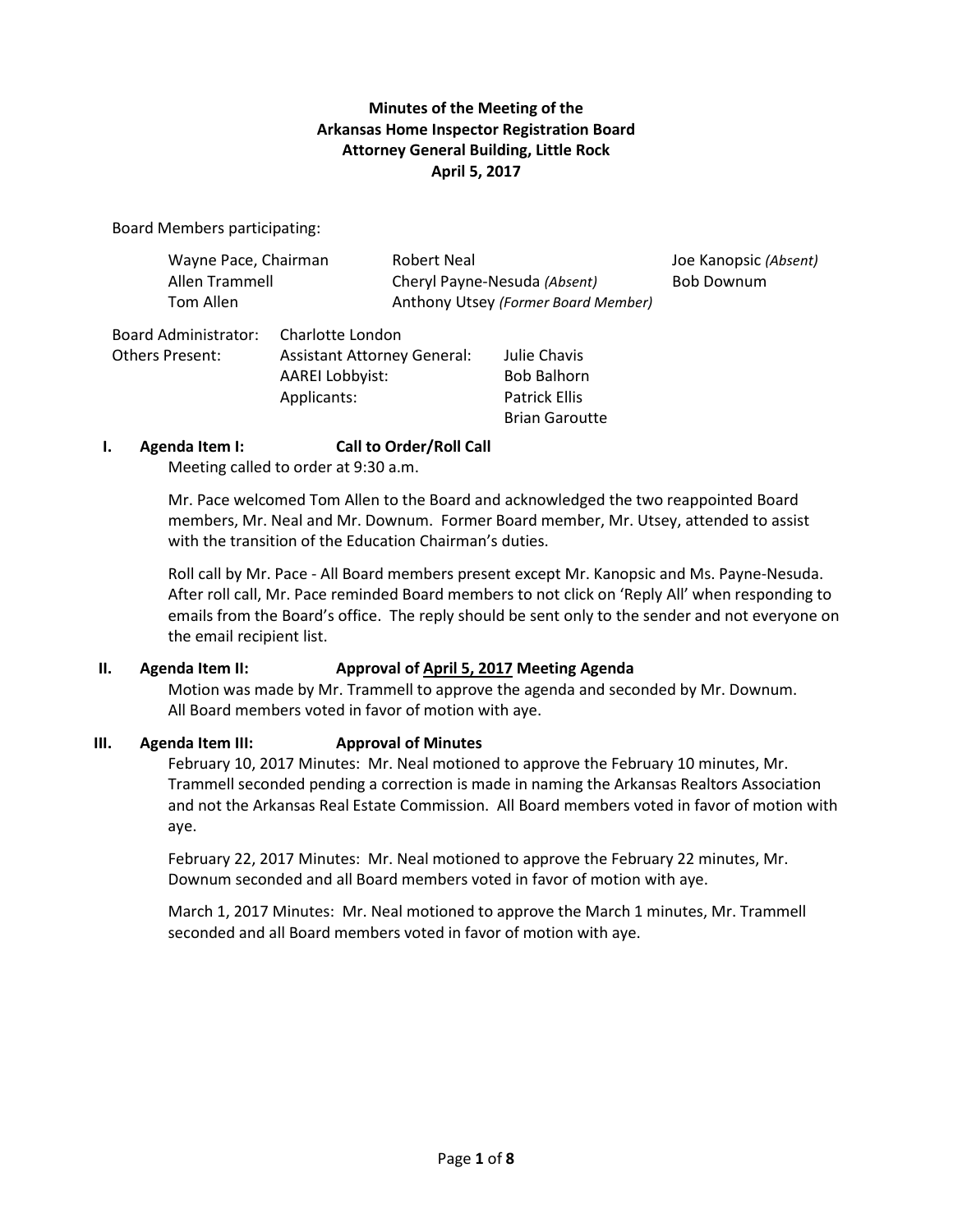### **IV. Agenda Item IV: Financials**

The Board reviewed the Financials for February and March.

| February Available Cash    | \$419,684.97  |
|----------------------------|---------------|
| Revenue                    | \$2,940.00    |
| <b>Salary Expense</b>      | ( \$3,927.78) |
| <b>AETN Expense</b>        | \$0.00        |
| Postage/Office Phone       | (5246.81)     |
| Utilities & Rent           | (5625.00)     |
| <b>Board Member Travel</b> | \$0.00        |
| <b>Background Checks</b>   | (566.00)      |
| Refunds                    | \$0.00        |
| <b>Total of Expense</b>    | (5937.81)     |
| Burn Rate of               | ( \$1,325.50) |

| March Available Cash         | \$419,631.25  |
|------------------------------|---------------|
| Revenue                      | \$3,810.00    |
| <b>Salary Expense</b>        | (55,681.59)   |
| Postage/Office Phone         | (553.72)      |
| <b>Utilities &amp; Rent</b>  | ( \$625.00)   |
| <b>Board Member Travel</b>   | (5495.07)     |
| <b>Background Checks</b>     | (5286.00)     |
| <b>Office Supplies</b>       | (528.32)      |
| <b>Professional Services</b> | (5949.50)     |
| <b>Total of Expense</b>      | (52, 437.61)  |
| Burn Rate of                 | ( \$1,449.07) |

Mr. Neal made a motion to approve the February Financials, Mr. Downum seconded and all Board members voted in favor of the motion with aye.

Mr. Neal made a motion to approve the March Financials, Mr. Downum seconded and all Board members voted in favor of the motion with aye. Mr. Neal said that he wanted to see the warrant list each month. Mr. Pace said the report is emailed each month from DFA. Ms. London said she will forward the last few months of reports to them and make sure they are on the recipient email list from DFA.

### **V. Agenda Item V: Review of New Applicants**

The Board reviewed ten new applicants and two registration renewals.

- 1. Mark Callahan
- 2. Chad Lee Childress
- 3. Patrick Ellis
- 4. Brian Garoutte
- 5. Nicholas A. Gigliello
- 6. John Goodson, Jr.
- 7. Ronald Marsh
- 8. James Earl Moody
- 9. Grady Stimmel
- 10. Jeff D. Writer
- 11. HI-1763 Doug Blankenship
- 12. HI-1790 Rex H. Rogers
- 3 & 10 -Mr. Neal motioned to approve the applications of Mr. Ellis and Mr. Writer, Mr. Trammell seconded and all Board members voted in favor of the motion with aye.
- 1. Mr. Callahan –Mr. Neal motioned to approve his application pending he provide documentation of the completion of 14 CE hours for 2016 and no more than 6 of those hours can be from online courses. Mr. Allen seconded the motion and all Board members voted in favor of the motion with aye. Mr. Allen asked the Board members if Arkansas had reciprocal agreements with other states regarding Home Inspector licensing. Mr. Pace answered no, there are no reciprocal agreements and just because an applicant is licensed as a Home Inspector in another state; it does not automatically mean that he would be licensed in Arkansas. All applicants in Arkansas still have to complete training that meets the Standards of Practice for Arkansas.
- 2. Mr. Childress –Mr. Neal motioned to approve his application with further discussion, Mr. Downum seconded. Mr. Neal said the applicant had checked 'NO' on his application where it asks if you have ever been convicted of a felony or misdemeanor. His background check showed a 2012 conviction for third degree assault on a family member. Mr. Neal said the applicant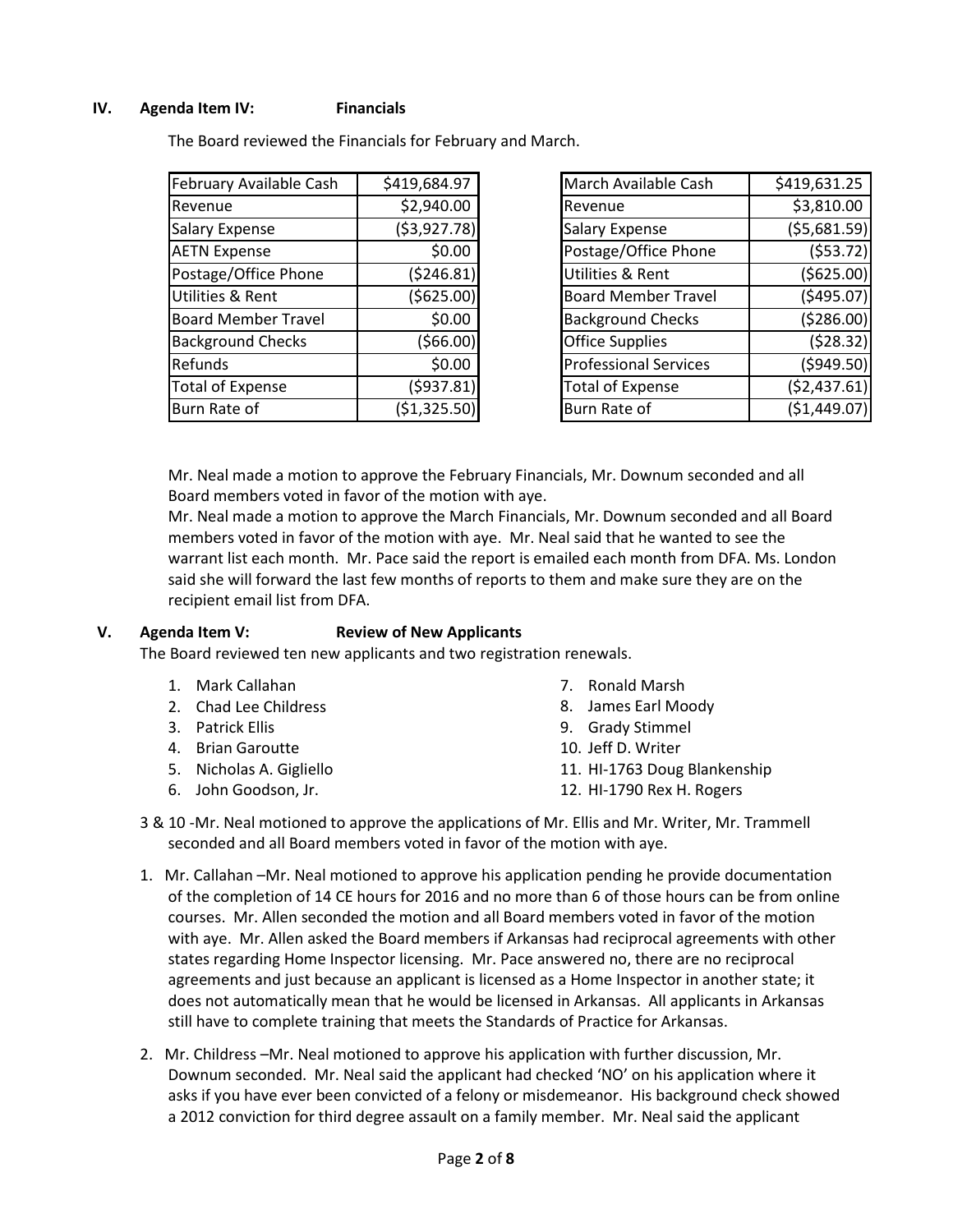should provide the Board with more information about the conviction. Ms. Chavis said he needs to provide documentation that his conviction has been resolved. Mr. Neal motioned to suspend his application until more information is provided.

- 3. Mr. Ellis *(See decision directly below the list of new applicants)*.
- 4. Mr. Garoutte –Mr. Trammell said that he could determine if the phone number listed on the applicants Certificate of Insurance was a local number. Other Board members said the number was for his insurance carrier. Mr. motioned to approve the application, Mr. Allen seconded and all Board members voted in favor of the motion with aye.
- 5. Mr. Gigliello –Mr. Neal motioned to approve his application, Mr. Trammell seconded and all Board members voted in favor of the motion with aye.
- 6. Mr. Goodson Mr. Neal motioned to approve his application, Mr. Trammell seconded and all Board members voted in favor of the motion with aye.
- 7. Mr. Marsh –Mr. Neal motioned to approve his application pending receipt of his insurance agent's name, Mr. Trammell seconded and all Board members voted in favor of the motion with aye.
- 8. Mr. Moody Mr. Neal motioned to approve his application, Mr. Trammell seconded and all Board members voted in favor of the motion with aye.
- 9. Mr. Stimmel –Mr. Neal said the applicant should provide documentation showing that he has completed an 80-hour Pre-registration training course. Mr. Trammell motioned that Mr. Stimmel's application be suspended until the next meeting pending he has provided documentation of the completion of the 80-hour training, Mr. Neal seconded and all Board members voted in favor of the motion with aye.
- 10. Mr. Writer *(See decision directly below the list of new applicants)*.
- 11. Mr. Blankenship (Registration Renewal) –Mr. Neal said he needs to complete a Certificate of Abstinence showing that he has not performed any fee-paid home inspections during the time that his licensed had lapsed. Mr. Neal motioned to approve his renewal pending receipt of the notarized document, Mr. Downum seconded and all Board members voted in favor of the motion with aye.
- 12. Mr. Rogers (Registration Renewal) Mr. Neal said he needs to complete a Certificate of Abstinence showing that he has not performed any fee-paid home inspections during the time that his licensed had lapsed. Mr. Neal motioned to approve his renewal pending receipt of the notarized document, Mr. Trammell seconded and all Board members voted in favor of the motion with aye.

### **BREAK** 10:36 – 10:48

# **VI. Agenda Item VI Status of Complaints**

### **1. OLD COMPLAINTS**

a. Kyndal & John Wiles vs Ron Allen, HI-1583 *(2/2/2017-Notification letter mailed to Home Inspector, Mr. Allen responded by email dated 2/11/2017)* Ms. Chavis said she has not seen the Home Inspection report yet. She needs to review it before giving her opinion.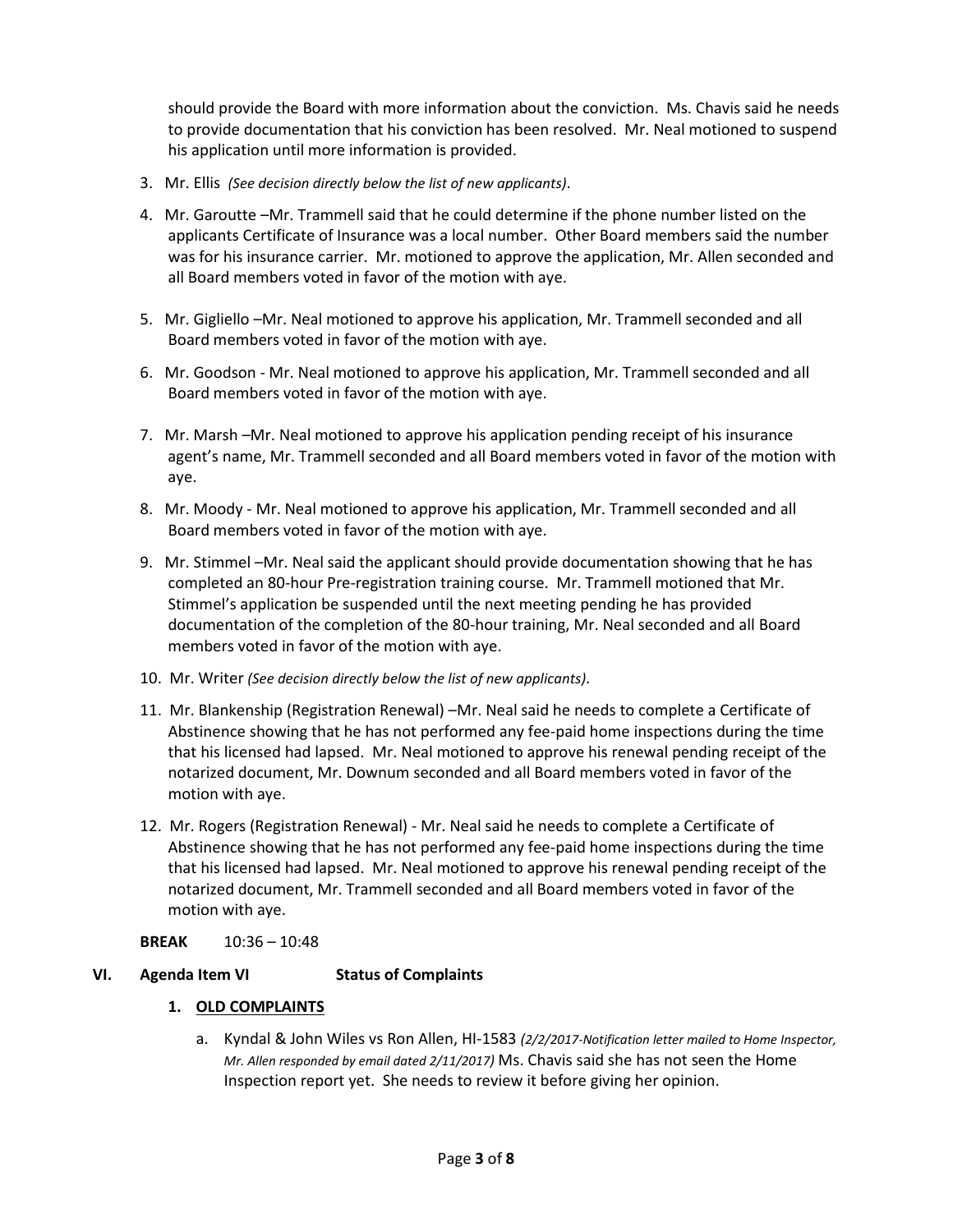- b. Margaret Washburn vs Jerry Hoffman, HI-1500 *(2/2/2017-Notification letter mailed to Home Inspector, Mr. Hoffman responded by email dated 2/27/2017)* Mr. Neal motioned for dismissal of the complaint with caution, Mr. Downum seconded and all Board members voted in favor of the motion to dismiss with aye. Mr. Neal said that he will write letters to the complainant and present his findings at the next Board meeting.
- c. James Williams vs Richard Mobley, HI-1497 *(2/2/2017-Notification letter mailed to Home Inspector, Mr. Mobley responded by email on 2/10/2017)* Mr. Neal recommended dismissal of the complaint and made a motion to dismiss, Mr. Downum seconded and all Board members voted in favor of the motion to dismiss with aye.
- d. Bevill (*Gubanski vs State of Arkansas)* Hearing was held on February 22, 2017. The decision to uphold the dismissal of the complaint was confirmed. Update: Ms. Chavis has sent a letter to Mr. Gubanski's attorney, Mr. Montgomery, requesting a status update on whether there would be an appeal or not. Mr. Montgomery said he had not met with Mr. Gubanski. Ms. Chavis is still waiting on a response on the status.
- e. Hall Ms. Chavis continues to work on this complaint. She has talked with a representative from the Engineer's Board and was told that they would not take any action against Mr. Hall until AHIRB takes action. Mr. Pace asked if there was a way to distinguish (on the AHIB website), a Registered Home Inspector with the same name from the un-registered. Mr. Neal said he will add a comment on the website to inform clients about the legitimate Home Inspector in Cabot.
- f. John Williams, HI-1581 Ms. Chavis said she sent a Consent Agreement to Mr. Williams' attorney and is waiting on a response.

# **2. NEW COMPLAINTS**

# **VII. Agenda Item VII Continuing Education/Pre-Registration Courses**

- 1. Professional Home Inspection Institute *(3 CE Courses-Renewal Requests)*
	- a. Advanced Home Inspection-Module1: Structure, Exteriors and Roofing *(4 Hrs)*
	- b. Advanced Home Inspection-Module 2: Plumbing and Electrical *(4 Hrs)* Mr. Utsey said the above courses were combined categories that should be resubmitted as separate categories. Mr. Pace said digital data should also be included as part of each course presentation. Mr. Neal motioned to approve the courses, Mr. Allen seconded and all Board members voted in favor of the motion with aye.
	- c. Radon Measurement Certification *(4 Hrs)* Mr. Utsey denied approval for this course because it did not meet the Standards of Practice for Arkansas.
- 2. Professional Home Inspection Institute *(Pre-Registration Course -Renewal Request)*
	- a. Advanced Residential Home Inspection *(80 Classroom Hrs)* Mr. Utsey said more information was needed before making a decision on this course.
- 3. National Property Inspections, Inc. *(Pre-Registration Course -Renewal Request)*
	- a. Property Inspection and Business *(120 Classroom Hrs)* Mr. Utsey said more information was needed before making a decision on this course.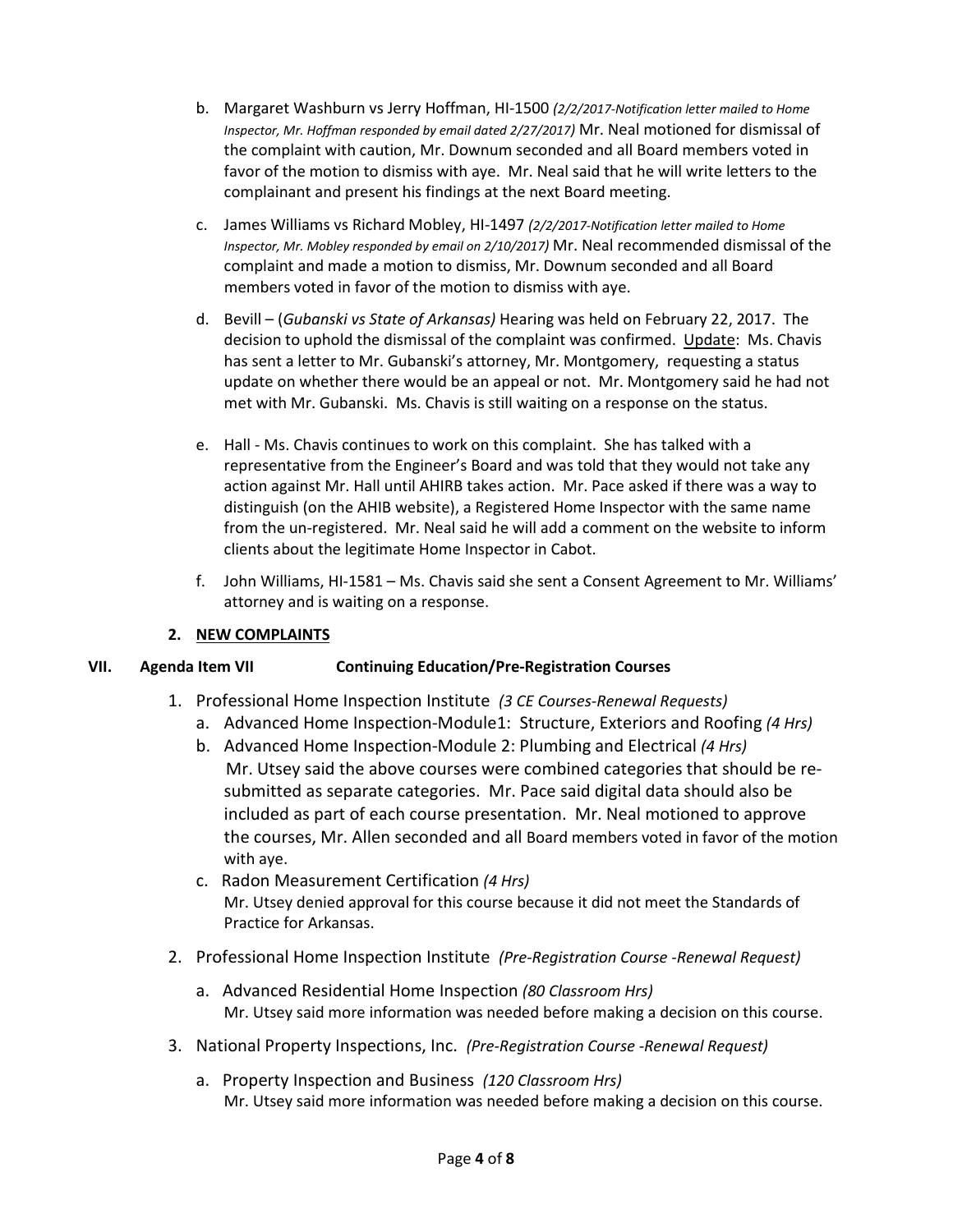- 4. InterNACHI *(46 CE Courses – See Attachment A for a list of courses and the Board's decision concerning each course)*
- 5. AAREI *(1 CE Course – 2 Hrs)* 
	- a. SS2017 Electrical

Mr. Neal motioned to approve this course, Mr. Allen seconded and all Board members voted in favor of the motion with aye.

### **VIII. Agenda Item VIII New Business**

- 1. Mr. Balhorn spoke to Board members about a recent licensing bill that was presented to Legislators that could have affected the Board if it had passed. He also spoke of another bill that would have provided licensing reciprocity between states, but it, also, did not pass.
- 2. AHIRB Advertising –Mr. Neal motioned to suspend ideas for advertising until the next Board meeting, Mr. Downum seconded and all Board members voted in favor of the motion with aye.
- 3. Mr. Pace spoke with Board members about doing something to get to a point where more Home Inspectors are coming into the profession instead of leaving. He spoke of either requiring additional education or having an apprenticeship program where new licensees could work with experienced Home Inspectors for a few weeks to learn more about what is needed to become successful in their jobs. Mr. Allen said the Board needs to have Home Inspectors with higher expectations.
- 4. Mr. Pace said the Board needs to go through all of the boxes of Home Inspection reports that are in the office and maybe consider hiring a retired Home Inspector to review them.

# **IX. Agenda Item IX Old Business**

### **X. Agenda Item X Administrator's Update to Board Members**

- 1. Insurance renewal letters for April were mailed 3/15/2017.
- 2. Ms. London told Board members about an error she made when she sent an email to a registration renewal applicant with an incorrect late fee amount.

### **XI. Agenda Item XI Schedule Next Meeting**

1. The next Board meeting will be a Teleconference on Wednesday, May 3, 2017 at 8:00 a.m.

### **XII. Agenda Item XII Adjournment**

The meeting adjourned at 1:35 p.m.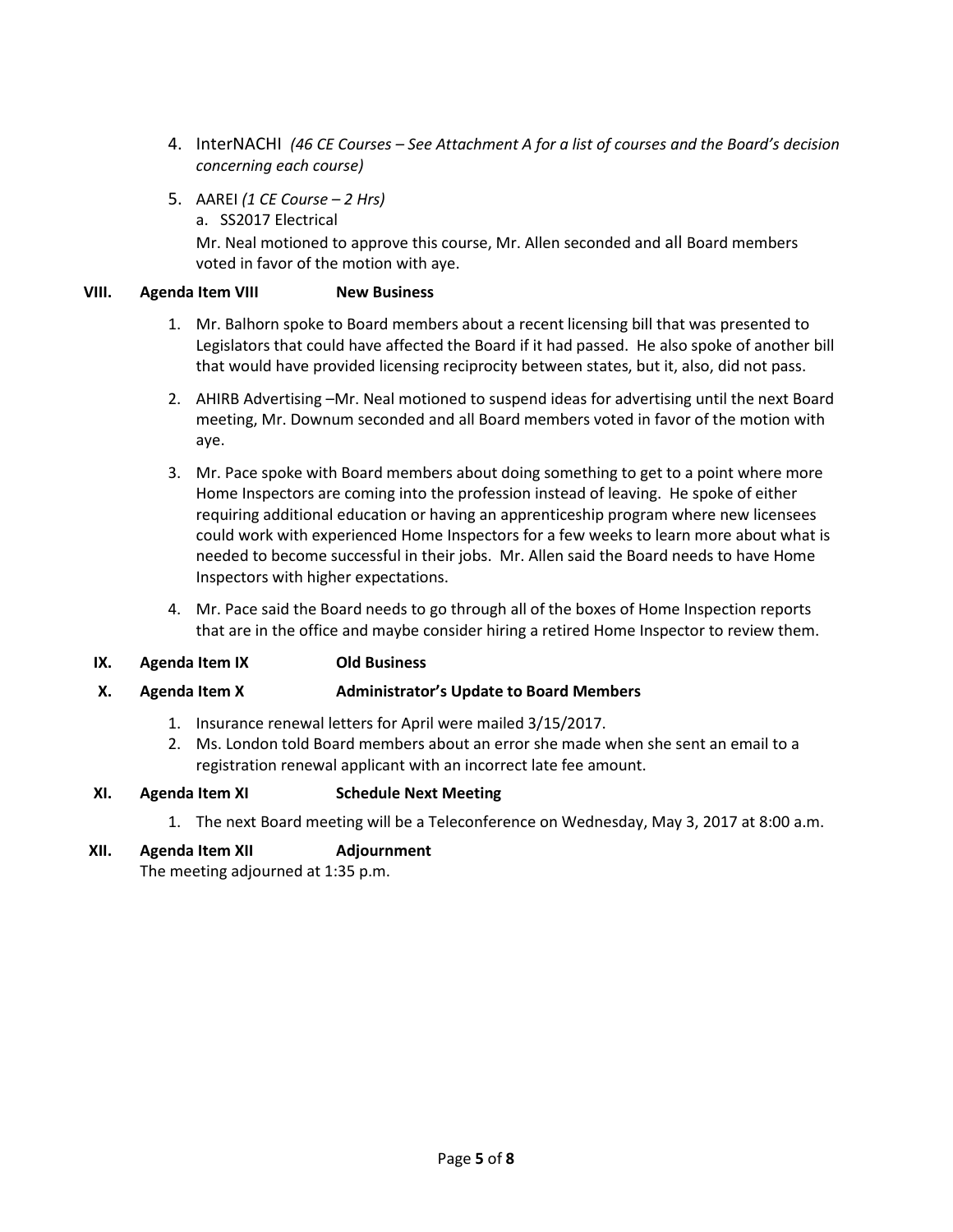#### **Attachment A**

| Course<br>#    | <b>CONTINUING EDUCATION COURSE</b>                    |                | <b>BOARD'S</b><br><b>DECISION</b> |
|----------------|-------------------------------------------------------|----------------|-----------------------------------|
| 1              | <b>Residential Standards of Practice</b>              | 3              | Not Approved                      |
| $\overline{2}$ | Code of Ethics                                        | 1              | Not Approved                      |
| 3              | Meth House Hazards and Remediation                    | 10             | Not Approved                      |
| 4              | How to Perform Mold Inspections                       | 12             | Not Approved                      |
| 5              | Lead-Safe Work Practices for Home Inspectors          | $\mathfrak{D}$ | Not Approved                      |
| 6              | How to Inspect Private Drinking Water Wells           | 12             | Not Approved                      |
| $\overline{7}$ | Home Energy Blower Door Training                      | 3              | Not Approved                      |
| 8              | <b>Inspecting Commercial HVAC Systems</b>             | $\overline{2}$ | Not Approved                      |
| 9              | <b>Exterior Safety for Inspectors and Contractors</b> | $\mathfrak{D}$ | Not Approved                      |
| 10             | Appliance Inspection for Home Inspectors              | 8              | Not Approved                      |
| 11             | <b>Advanced Electrical Inspection Training</b>        | 4              | Approved                          |
| 12             | Fundamentals of Inspecting the Exterior               | 4              | Not Approved                      |
| 13             | General Roof Inspection                               | $\mathfrak{D}$ | Approved                          |
| 14             | Inspecting Tile Roofs                                 | $\mathfrak{D}$ | Approved                          |
| 15             | Inspecting Slate Roofs                                | 3              | Approved                          |
| 16             | Inspecting Metal Roofs                                | $\overline{2}$ | Approved                          |
| 17             | Inspecting Asphalt Shingle Roofs                      | 8              | Not Approved                      |
| 18             | Inspecting Wood Shingle and Shake Roofs               | $\mathfrak{D}$ | Approved                          |
|                |                                                       |                |                                   |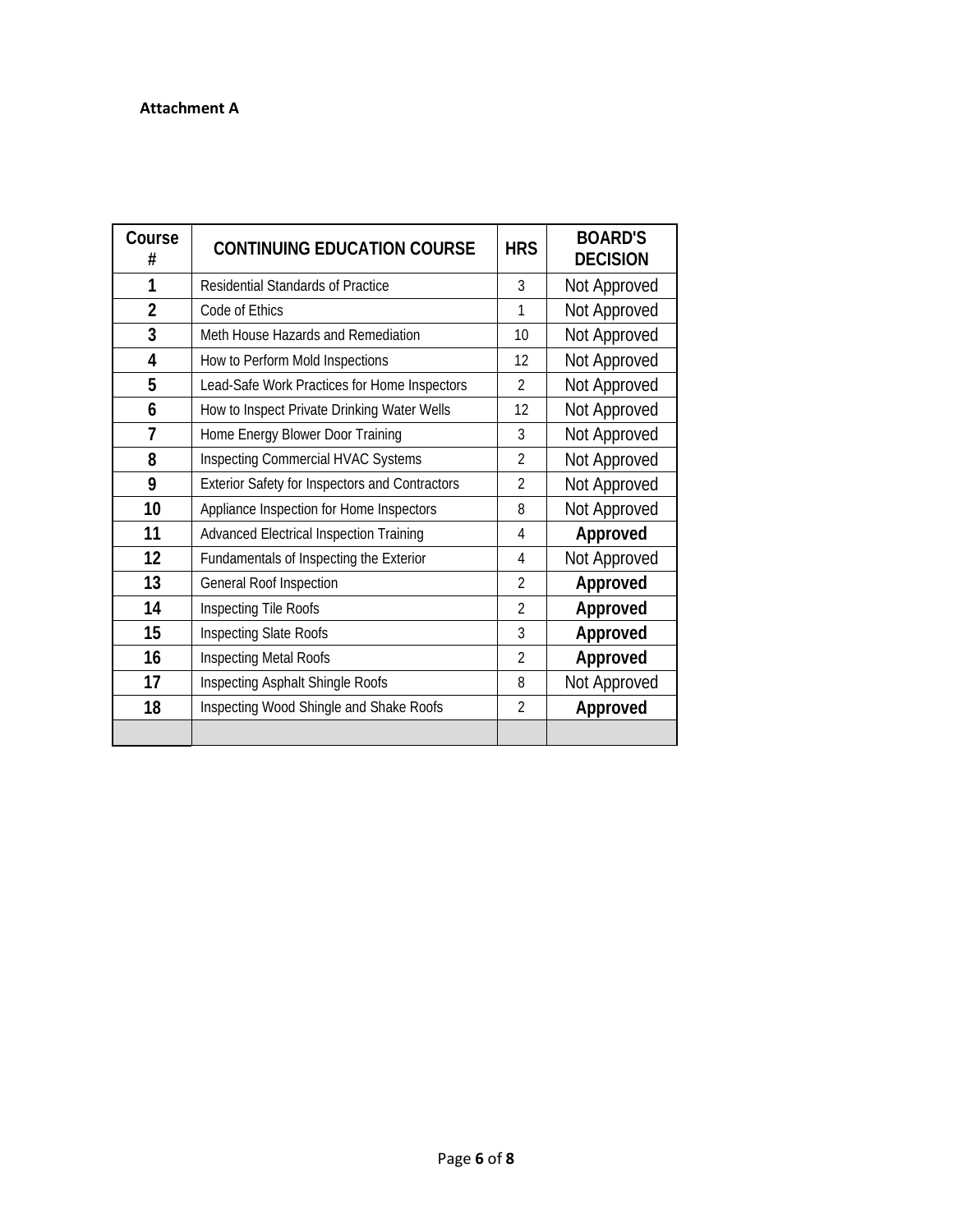### **Attachment A – Cont.**

| Course<br># | <b>CONTINUING EDUCATION COURSE</b>                         | <b>HRS</b>     | <b>BOARD'S</b><br><b>DECISION</b> |
|-------------|------------------------------------------------------------|----------------|-----------------------------------|
| 19          | Advanced Radon Measurement Service Provider                | 28             | Not<br>Approved                   |
| 20          | <b>Advanced Mold Inspection Training</b>                   | 12             | <b>Not</b><br>Approved            |
| 21          | How to Perform Tree Inspections                            | $\overline{7}$ | Not<br>Approved                   |
| 22          | Indoor Air Quality for Inspectors                          | 1              | <b>Not</b><br>Approved            |
| 23          | How to Perform Wind Mitigation Inspections                 | 16             | <b>Not</b><br>Approved            |
| 24          | Wind and Hail Property Damage                              | 4              | Approved                          |
| 25          | <b>Inspecting Commercial Electrical Systems</b>            | 6              | <b>Not</b><br>Approved            |
| 26          | <b>Calculating Envelope Energy Loss</b>                    | 2              | <b>Not</b><br>Approved            |
| 27          | Residential Structural Design for Home Inspectors          | 19             | Approved                          |
|             |                                                            |                |                                   |
| 28          | Inspecting Foundation Walls and Piers                      | 3              | Approved                          |
| 29          | How to Perform Deck Inspections                            | 1              | Approved                          |
|             |                                                            |                |                                   |
| 30          | <b>Customer Service &amp; Communication for Inspectors</b> | 4              | <b>Not</b><br>Approved            |
| 31          | Home Inspection Business                                   | 6              | <b>Not</b><br>Approved            |
| 32          | How to Inspect Septic Systems                              | 10             | <b>Not</b><br>Approved            |
| 33          | Inspecting Portable Fire Extinguishers                     | 1              | <b>Not</b><br>Approved            |
| 34          | Inspecting HVAC Energy Efficiency for Inspectors           | 8              | Not<br>Approved                   |
| 35          | Infrared Thermography Inspection Training                  | 5              | <b>Not</b><br>Approved            |
| 36          | How to Perform Energy Audits                               | 24             | <b>Not</b><br>Approved            |
| 37          | How to Inspect Pools and Spas                              | 8              | Not<br>Approved                   |
| 38          | Ladder Safety Training                                     | $\mathbf{1}$   | Approved                          |
| 39          | Inspecting the Means of Egress                             | 4              | <b>Not</b><br>Approved            |
| 40          | Wood Destroying Organism Inspection                        | 12             | <b>Not</b><br>Approved            |